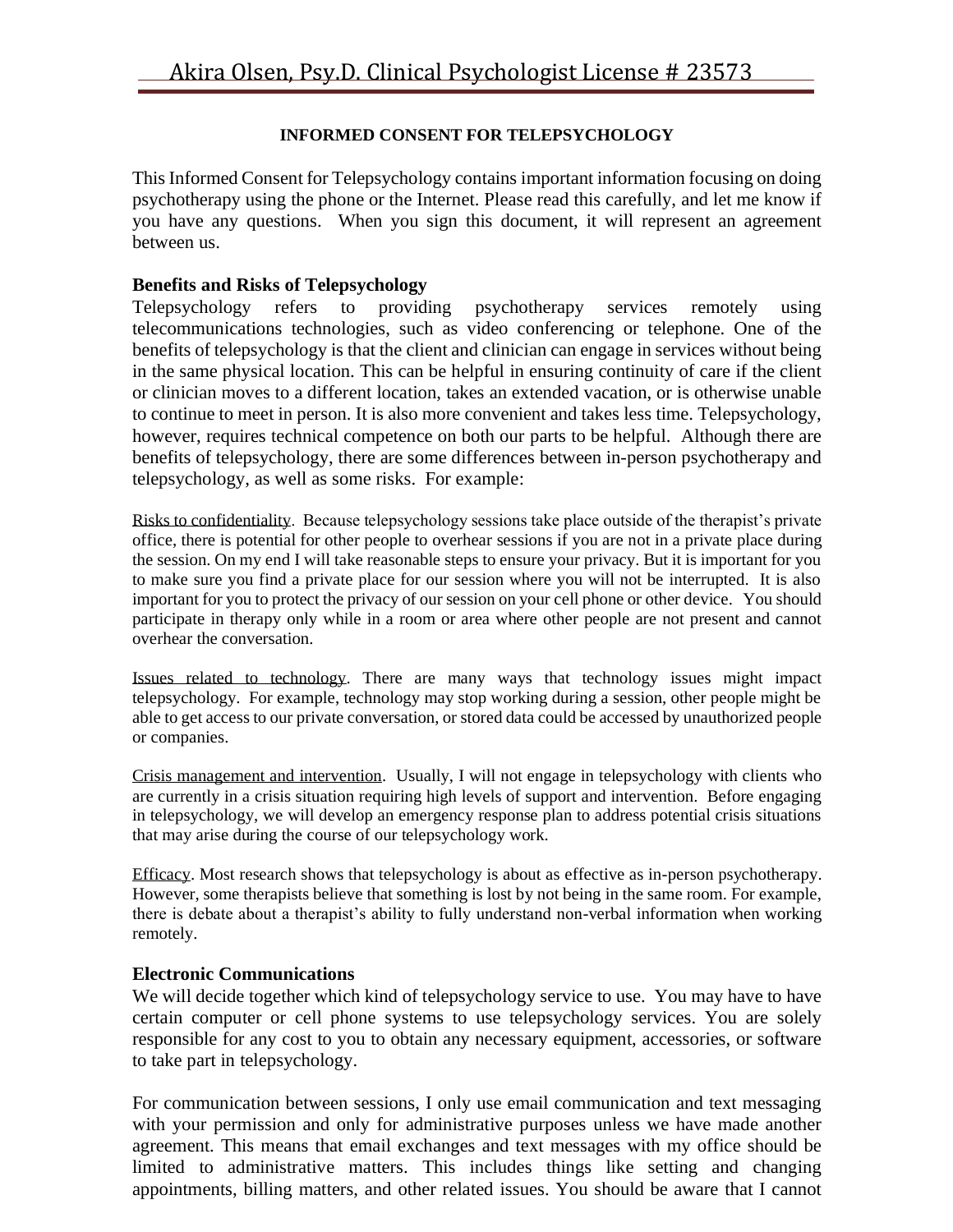guarantee the confidentiality of any information communicated by email or text. Therefore, I will not discuss any clinical information by email or text and prefer that you do not either. Also, I do not regularly check my email or texts, nor do I respond immediately, so these methods **should not** be used if there is an emergency.

Treatment is most effective when clinical discussions occur at your regularly scheduled sessions. But if an urgent issue arises, you should feel free to attempt to reach me by phone. I will try to return your call within 24 hours except on weekends and holidays. If you are unable to reach me and feel that you cannot wait for me to return your call, contact your family physician or the nearest emergency room and ask for the psychologist or psychiatrist on call. If I will be unavailable for an extended time, I will provide you with the name of a colleague to contact in my absence if necessary.

# **Confidentiality**

I have a legal and ethical responsibility to make my best efforts to protect all communications that are a part of our telepsychology. However, the nature of electronic communications technologies is such that I cannot guarantee that our communications will be kept confidential or that other people may not gain access to our communications. I will try to use updated encryption methods, firewalls, and back-up systems to help keep your information private, but there is a risk that our electronic communications may be compromised, unsecured, or accessed by others. You should also take reasonable steps to ensure the security of our communications (for example, only using secure networks for telepsychology sessions and having passwords to protect the device you use for telepsychology).

The extent of confidentiality and the exceptions to confidentiality that I outlined in my Informed Consent still apply in telepsychology. Please let me know if you have any questions about exceptions to confidentiality.

### **Appropriateness of Telepsychology**

From time to time, we may schedule in-person sessions to "check-in" with one another. I will let you know if I decide that telepsychology is no longer the most appropriate form of treatment for you. We will discuss options of engaging in in-person counseling or referrals to another professional in your location who can provide appropriate services.

# **Emergencies and Technology**

Assessing and evaluating threats and other emergencies can be more difficult when conducting telepsychology than in traditional in-person therapy. To address some of these difficulties, we will create an emergency plan before engaging in telepsychology services. I will ask you to identify an emergency contact person who is near your location and who I will contact in the event of a crisis or emergency to assist in addressing the situation. I will ask that you sign a separate authorization form allowing me to contact your emergency contact person as needed during such a crisis or emergency.

If the session is interrupted for any reason, such as the technological connection fails, and you are having an emergency, do not call me back; instead, call 911, 415-781-0500 or 1-800-273-8255 (In San Francisco) or 1-800-273-8255 or 650-579-0350 (In San Mateo County), or go to your nearest emergency room. Call me back after you have called or obtained emergency services.

If the session is interrupted and you are not having an emergency, disconnect from the session and I will wait two (2) minutes and then re-contact you via the telepsychology platform on